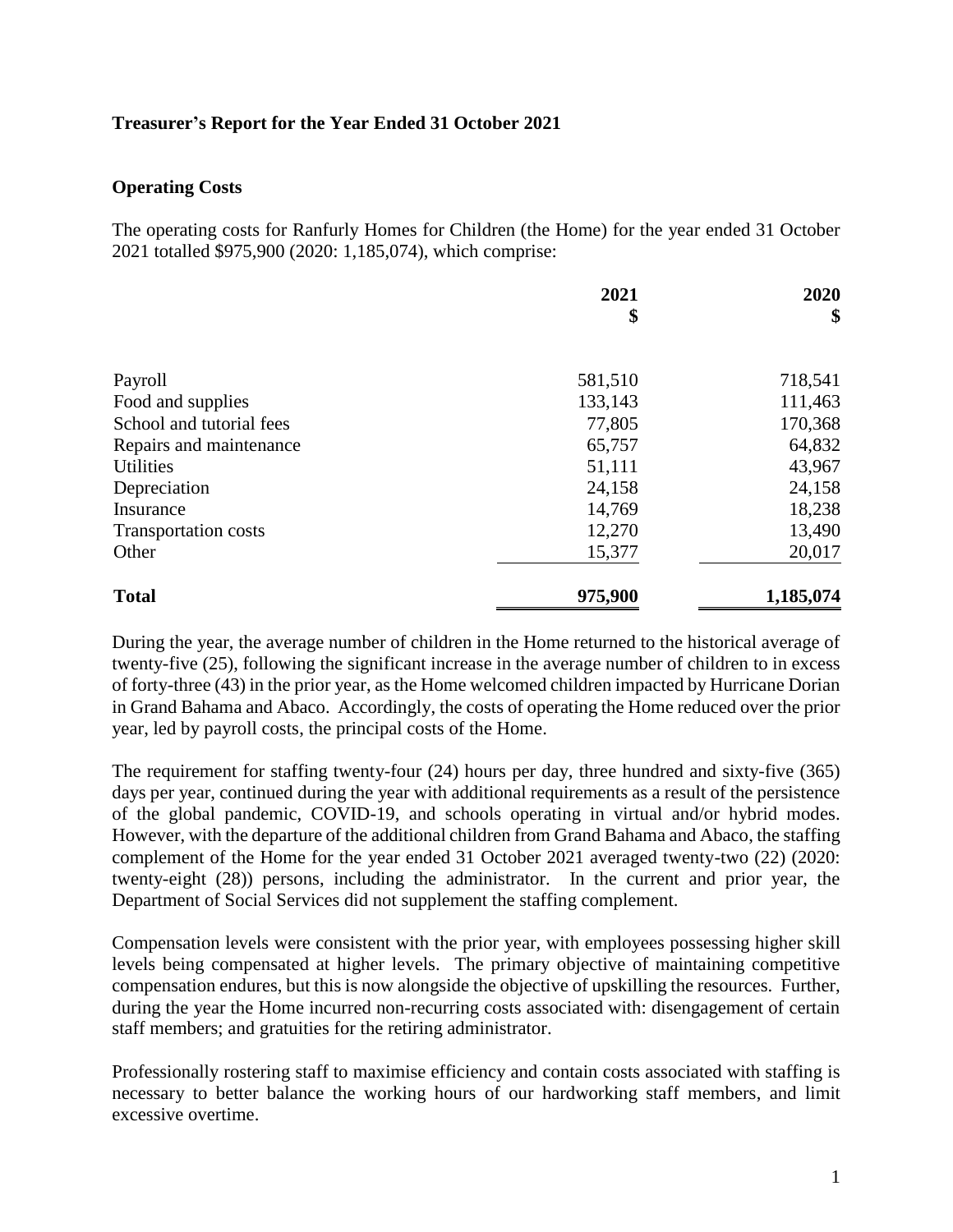Total expenses, excluding payroll costs, reverted to levels experienced in the years immediately prior to 31 October 2019, which was year in which the additional children from Grand Bahama and Abaco were welcomed following Hurricane Dorian. It should be noted that certain expenses are not reflective of the total expenditure as donors continued to make varying contributions to operating expenses directly to vendors, particularly food and supplies; donors were not consistently prepared to disclose amounts donated and hence the accurate recognition is challenging. The financial impact of such in-kind donations would be \$Nil, as donations from the public would increase by commensurate amounts.

School and tutorial fees decreased as a result of the departure of the additional children welcomed to the Home following Hurricane Dorian. However, professional counselling remained a necessity, and such costs are included here.

Consistent with prior years, certain capital related projects, including renovations, are reflected in repairs and maintenance; the Home receives specific donations to cover such costs, which are included in donations from the public. Several such projects were undertaken in the prior year to make the Home more accommodating for the increased number of children, and a significant portion of this was donated with the Home not having direct information on amounts expended.

For the purposes of audited financial statements, such capital related costs will be capitalised and the related donations deferred, and accordingly, there will be no net impact to the financial performance of the Home presented herein. Further, the financial information reported discloses the level of funding required to finance the daily operations of the Home and maintain the quality standard of its facilities.

Certain petty cash expenses, which are being further analysed, require better allocation; the reallocations will not be material to the categories of expenses above and will be adjusted as necessary in the financial statements subject to some level of assurance. The Board of Directors, through its executive team, continues its exercise of reviewing expenses to identify means of curtailing costs through better bulk spending and advanced planning, and taking into consideration alternative personnel resources better fit for purpose in achieving cost savings while maintaining or improving the quality of care for the children.

The costs of running the Home are principally fixed, with the exception of school and tutorial fees. Such costs are incurred pursuant to the policy of the Board of Directors of the Home to give all children the best opportunities to develop into successful and productive adults, which in part is through the enrollment in private schools, where possible. However, along with other behavioural initiatives, the Board of Directors will seek to ensure that such investments are being properly appreciated and utilised by the children, and the educational results are commensurate with the spending.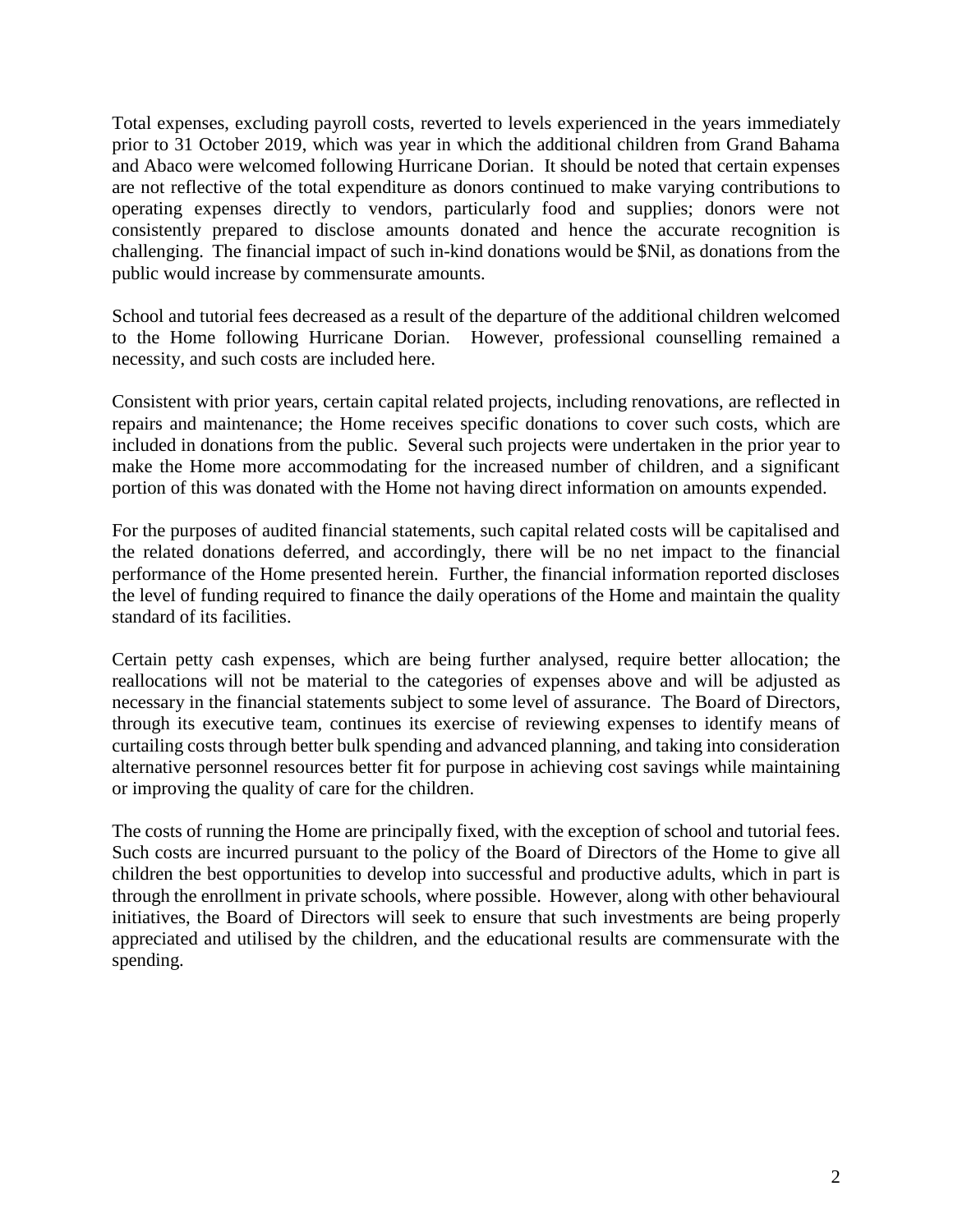#### **Funding the operating costs**

Total income received by the Home for the year ended 31 October 2021 totalled \$483,830 (2020: \$1,393,390), which comprises:

|                                          | 2021    | 2020<br>\$ |
|------------------------------------------|---------|------------|
|                                          |         |            |
| Donations from the public                | 363,830 | 1,134,688  |
| <b>Donations for Transitional Home</b>   |         | 9,506      |
| Annual raffle, net of expenses           |         | 54,596     |
| Grant from the Government of The Bahamas | 120,000 | 195,000    |
| <b>Total</b>                             | 483,830 | 1,393,390  |

During the prior year, the Home was the beneficiary of extraordinary donations from the public; donations received were in the majority allocated to initiatives of the Home that included all children, and were not specifically restricted to solely expenses of children from Grand Bahama and Abaco, given the Home provided the environment and benefits to all residents. However, as forecasted the vast majority of the extraordinary donations did not recur in the current year.

The Grant from the Government of The Bahamas increased in prior year, however the specific root of the increase was not clearly articulated, and it is assumed that the increase related to the increased expenses associated with the additional children from Grand Bahama and Abaco, as in the absence of the Home, the Government of The Bahamas would have had to bear those costs directly. The Grant from the Government of The Bahamas reverted to levels consistent with the years ended 31 October 2019 and prior.

The Board of Directors continues to: impress upon the Government of The Bahamas that the social benefits provided by the Home warrant funding comparable with that provided to other homes for children; and dispel the myth that the Home is funded by mainstay wealthy benefactors. The value of the Home was portrayed admirably with the welcoming of the children from the islands impacted by Hurricane Dorian, however the contributions from the Government of The Bahamas have not been commensurate to date. There has been a commitment by the Ministry of Social Services to revisit the allocation based on a cost per child consistent with other homes for children funded by the Government of The Bahamas.

The financial performance of the Home for the current year, excluding donations for the Transitional Home, resulted in a net deficit of \$492,070 (2020: net surplus of \$198,810). This was the direct result of donations from the public tapering significantly following the resumption of normal operations by the end of the year ended 31 October 2020, with the additional costs associated with the additional children not able to be rationalised as rapidly following the return of the additional children to their respective islands. The net deficit in the current year exhausted net surpluses recognised in the two (2) prior years.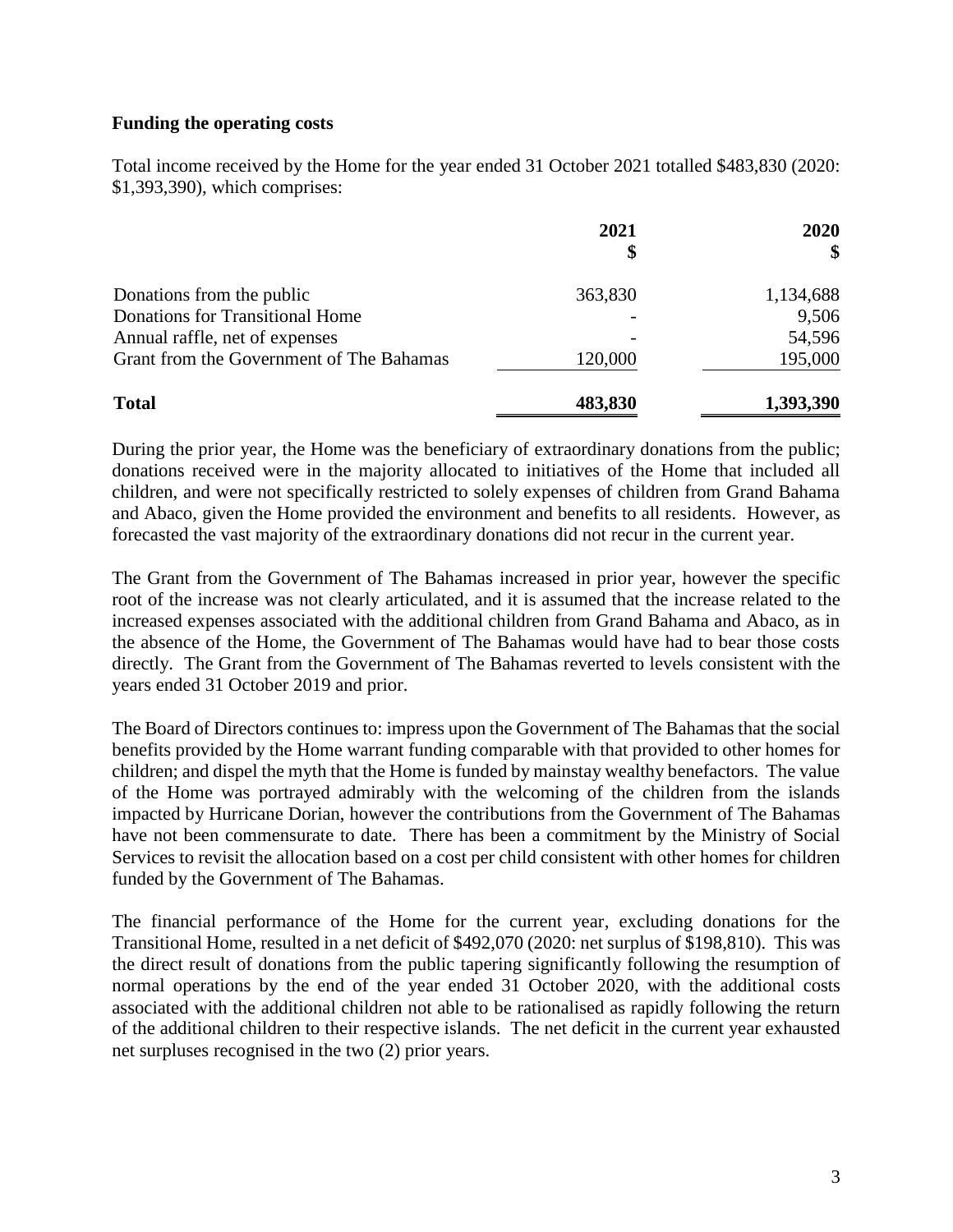Due to the global pandemic, and the focus on operations of the Home, a raffle was not executed during the current year. As disclosed previously, net profit from the raffle in the prior year requires some reallocations with donations from the public, as certain persons donate funds to the Home as opposed to purchasing tickets; the financial impact of reallocation is \$Nil.

The annual operating costs of the Home are funded by annual sustainable sources of income, represented by the Grant from the Government of The Bahamas and the annual raffle, which represent less than 30.00% in normal years. Accordingly, the Home remains and will continue to remain significantly dependent on the generosity of the public (individuals and corporations) to fund the majority of its operating costs. This is evident in the significant deterioration in financial performance for the year ended 31 October 2021.

The financial performance of the Home is directly correlated with the economy of the Commonwealth of The Bahamas, along with the ever increasing number of charitable organisations and activities, including other homes for children, which are largely funded by the Government of The Bahamas. As with other charitable organisations, the Home is perceived as constantly soliciting funding from the general public, and the objective is to change the narrative to demonstrate that as our brother's keeper, it is necessary to provide the disadvantaged children within our society with a decent standard of living and this requires funding. The Home requires identification of sustainable sources of funding over the long term, however, this is a mammoth undertaking that requires the input and support of all friends and family of the Home.

## **Physical infrastructure**

The physical condition of the Home remains of good quality, and several renovation and upgrade projects were carried out in the prior year, generally financially and physically supported by various civic organisations as in the past. The replacement of the roof approximately nine (9) years ago, along with the refurbishment of the kitchen and laundry approximately five (5) years ago should, with proper maintenance, provide many years of utility; however, increased maintenance costs are expected. The grounds are enclosed by a substantial wall and are in excellent condition. During the year, the Home disposed of its two (2) buses for transportation, which were requiring larger repairs more frequently. Fortuitously, donors made contributions to acquire new buses.

The projects undertaken while housing the additional children from Grand Bahama and Abaco, which were largely funded by donors to support the expansion of the capacity of the Home to accommodate the elevated number of children, were carefully managed to ensure that the core infrastructure of the Home was not compromised for temporary benefit and led to enhancements to the Home for future years.

No significant capital expenditure is expected in the foreseeable future.

# **The Transitional Homes Project**

The donations in relation to the Transitional Home initiative were used in prior years to complete the first structure comprising two (2) one (1) bedroom units.